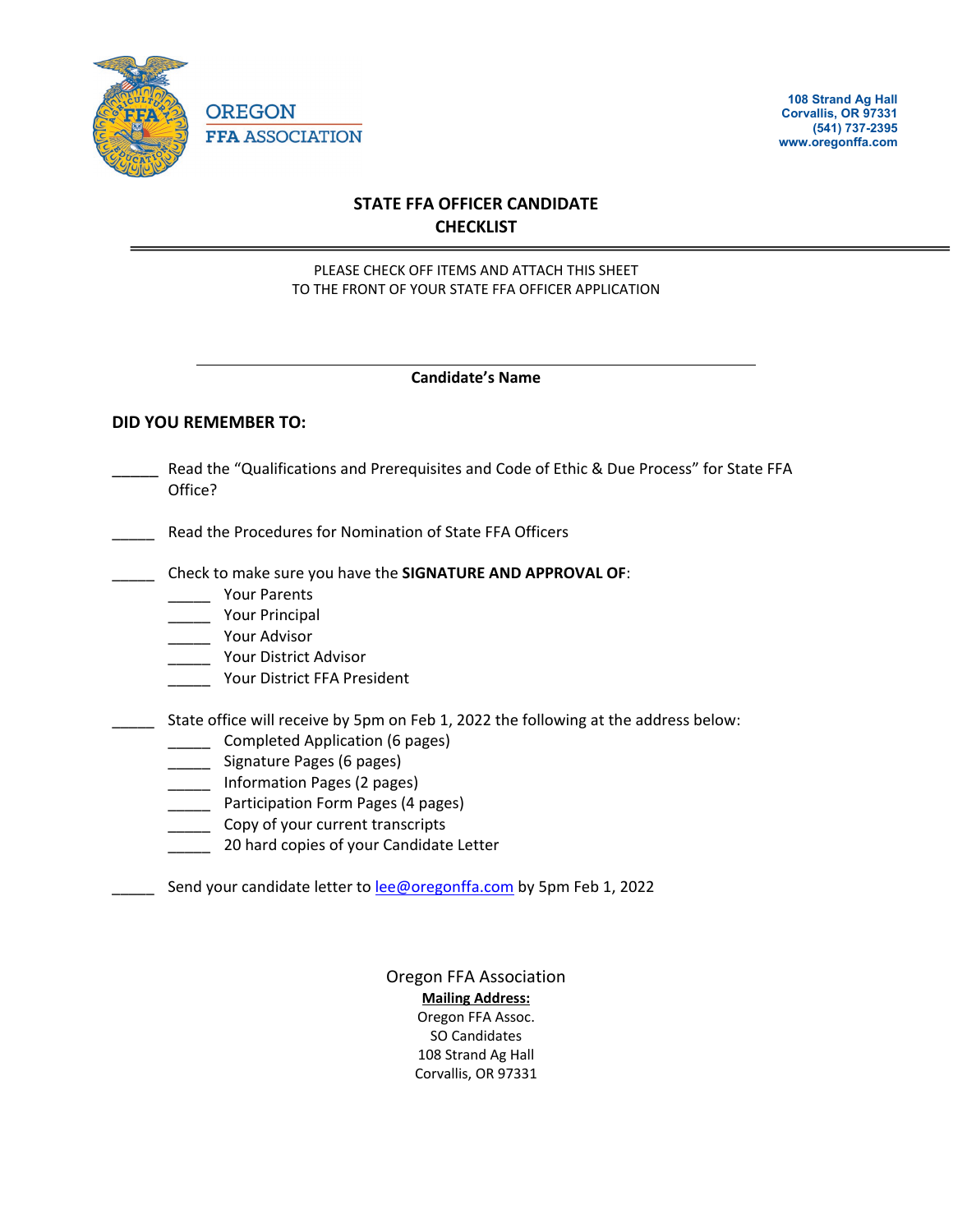# **OREGON FFA ASSOCIATION STATE FFA OFFICER CANDIDATE APPLICATION**

This application is to be completed by all candidates applying for state office in the Oregon FFA Association, and submitted to the Oregon FFA Association office. **AN OFFICIAL TRANSCRIPT FROM THE HIGH SCHOOL LAST ATTENDED, AND SIGNATURE PAGES MUST ALSO BE ATTACHED TO THIS** 

**APPLICATION.** Electronic PDF version of candidates' letter must be received by 5pm on Friday, Feb 1, 2022. 20 copies of the candidates' letter as well as candidate application, signature pages, information pages and transcript(s), must be received in the office by 5pm on Feb 1, 2022.

| Candidate's Full Name (as it appears on your license): __________________________                                     |  |
|-----------------------------------------------------------------------------------------------------------------------|--|
|                                                                                                                       |  |
|                                                                                                                       |  |
| <u> 1999 - Jan Barbara de Santo Alemania de Santo Alemánico de Santo Alemánico de Santo Alemánico de Santo Alemán</u> |  |
|                                                                                                                       |  |
|                                                                                                                       |  |
|                                                                                                                       |  |
|                                                                                                                       |  |
|                                                                                                                       |  |
|                                                                                                                       |  |
| Senior in high school? Yes___ No___ If no, give date graduated _________________                                      |  |
| # of Years paid FFA membership___________# of Years in Secondary Ag. Ed.                                              |  |
|                                                                                                                       |  |
|                                                                                                                       |  |
| Mother's or Guardian Cell Phone Manual Communication of the Communication of the Communication of the Communication   |  |
|                                                                                                                       |  |
|                                                                                                                       |  |
|                                                                                                                       |  |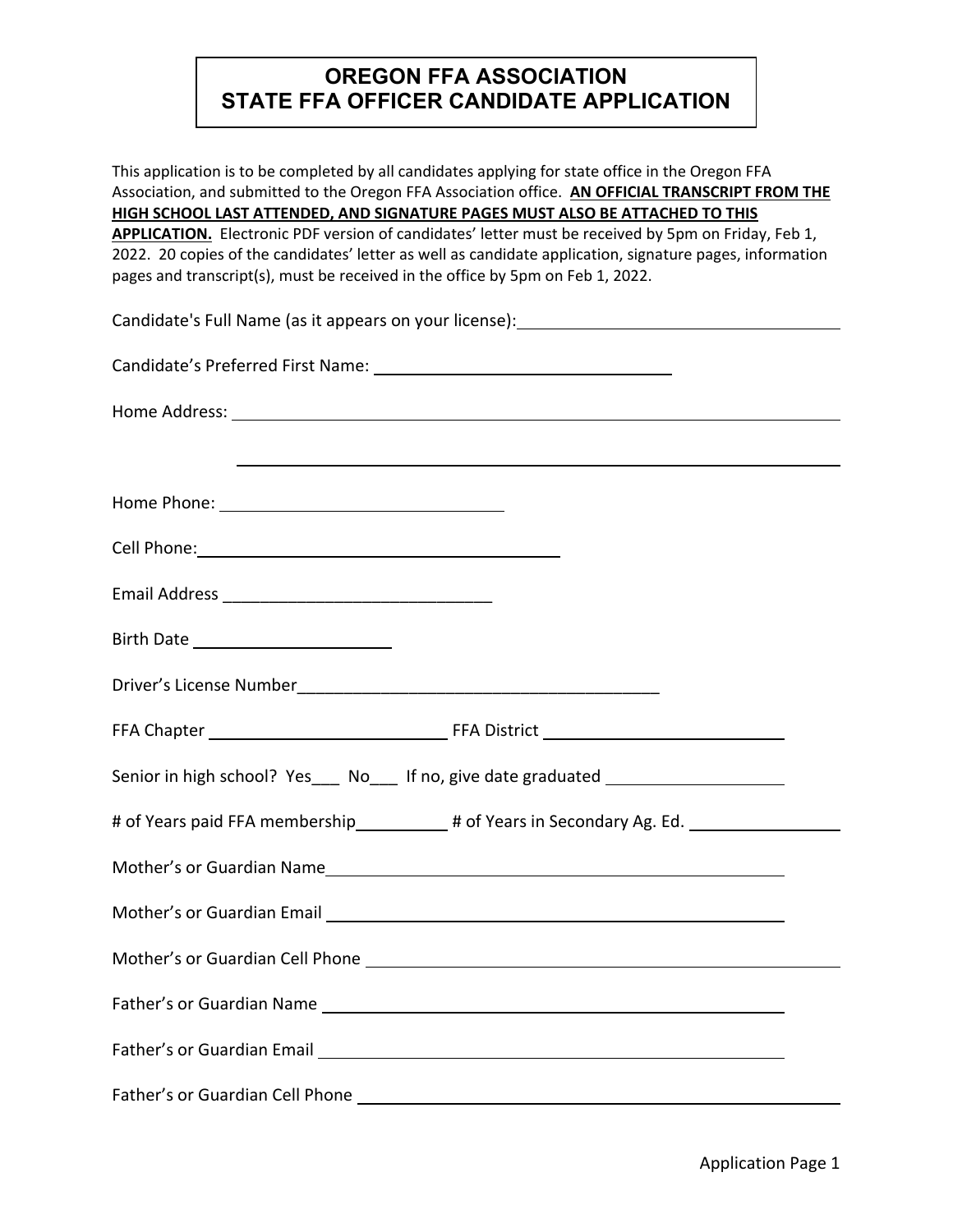| Use additional pages if needed to answer the following questions                                    |
|-----------------------------------------------------------------------------------------------------|
|                                                                                                     |
|                                                                                                     |
|                                                                                                     |
|                                                                                                     |
|                                                                                                     |
|                                                                                                     |
|                                                                                                     |
|                                                                                                     |
|                                                                                                     |
|                                                                                                     |
|                                                                                                     |
|                                                                                                     |
|                                                                                                     |
|                                                                                                     |
|                                                                                                     |
|                                                                                                     |
|                                                                                                     |
|                                                                                                     |
|                                                                                                     |
| Describe your favorite parts of your high school FFA Experience: __________________________________ |
|                                                                                                     |
|                                                                                                     |
|                                                                                                     |
|                                                                                                     |
|                                                                                                     |
|                                                                                                     |
|                                                                                                     |
|                                                                                                     |
|                                                                                                     |
|                                                                                                     |
|                                                                                                     |
|                                                                                                     |
|                                                                                                     |
|                                                                                                     |
|                                                                                                     |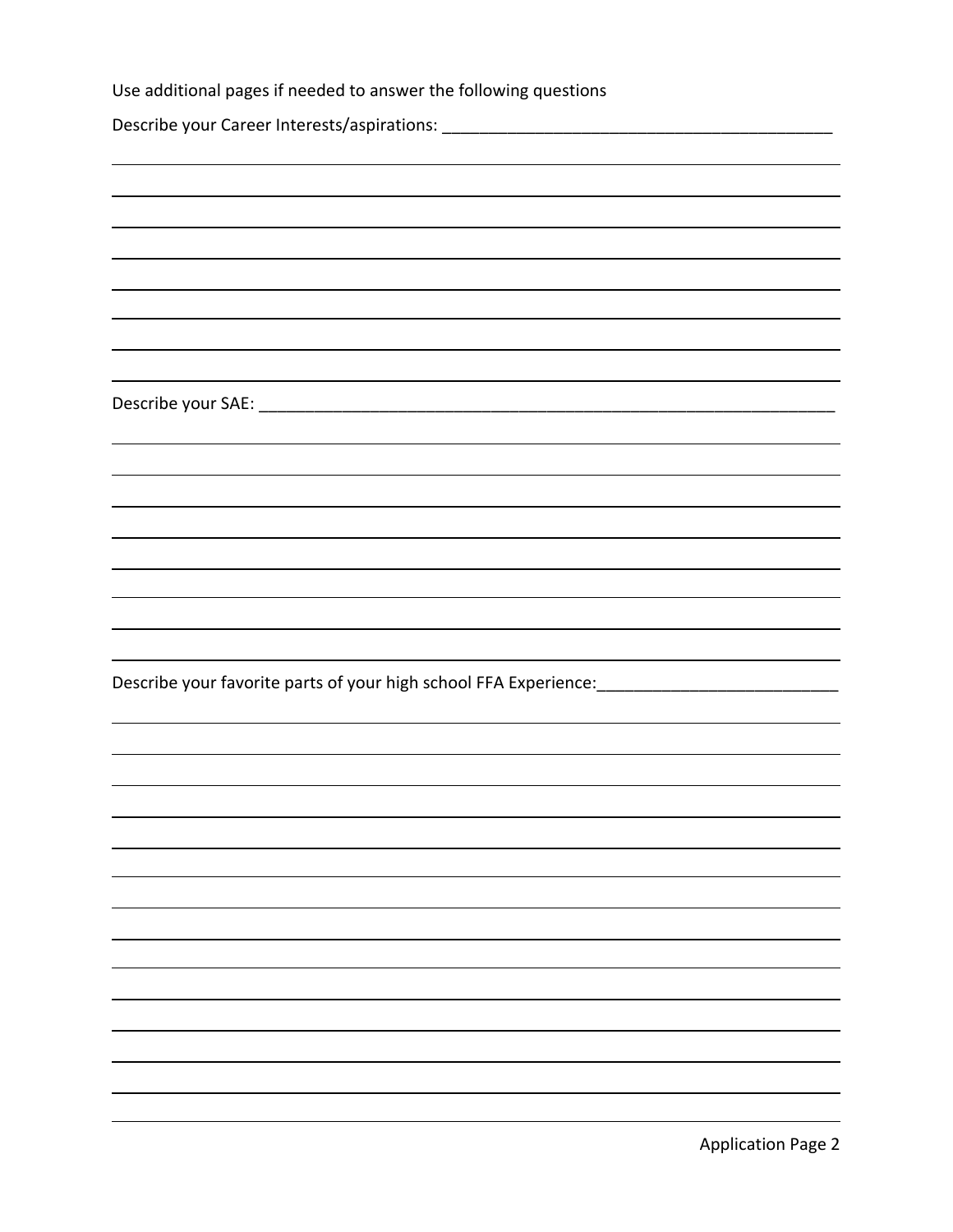| Why do you want to serve as an FFA State Officer?: _____________________________ |  |
|----------------------------------------------------------------------------------|--|
|                                                                                  |  |
|                                                                                  |  |
|                                                                                  |  |
|                                                                                  |  |
|                                                                                  |  |
|                                                                                  |  |
|                                                                                  |  |
|                                                                                  |  |
|                                                                                  |  |
|                                                                                  |  |
|                                                                                  |  |
|                                                                                  |  |
|                                                                                  |  |
|                                                                                  |  |
|                                                                                  |  |
|                                                                                  |  |
|                                                                                  |  |
|                                                                                  |  |
|                                                                                  |  |

# **SUMMARY OF SUPERVISED AGRICULTURAL EXPERIENCE**

# **(Completed years only)**

| <b>School Year</b> | Enterprise and/or<br><b>Place of Experience</b> | <b>Scope</b><br><b>Work Experience Hours/</b><br>Acres/Head/etc. |
|--------------------|-------------------------------------------------|------------------------------------------------------------------|
| First year<br>to   |                                                 |                                                                  |
| Second year<br>to  |                                                 |                                                                  |
| Third year<br>to   |                                                 |                                                                  |
| Fourth year<br>to  |                                                 |                                                                  |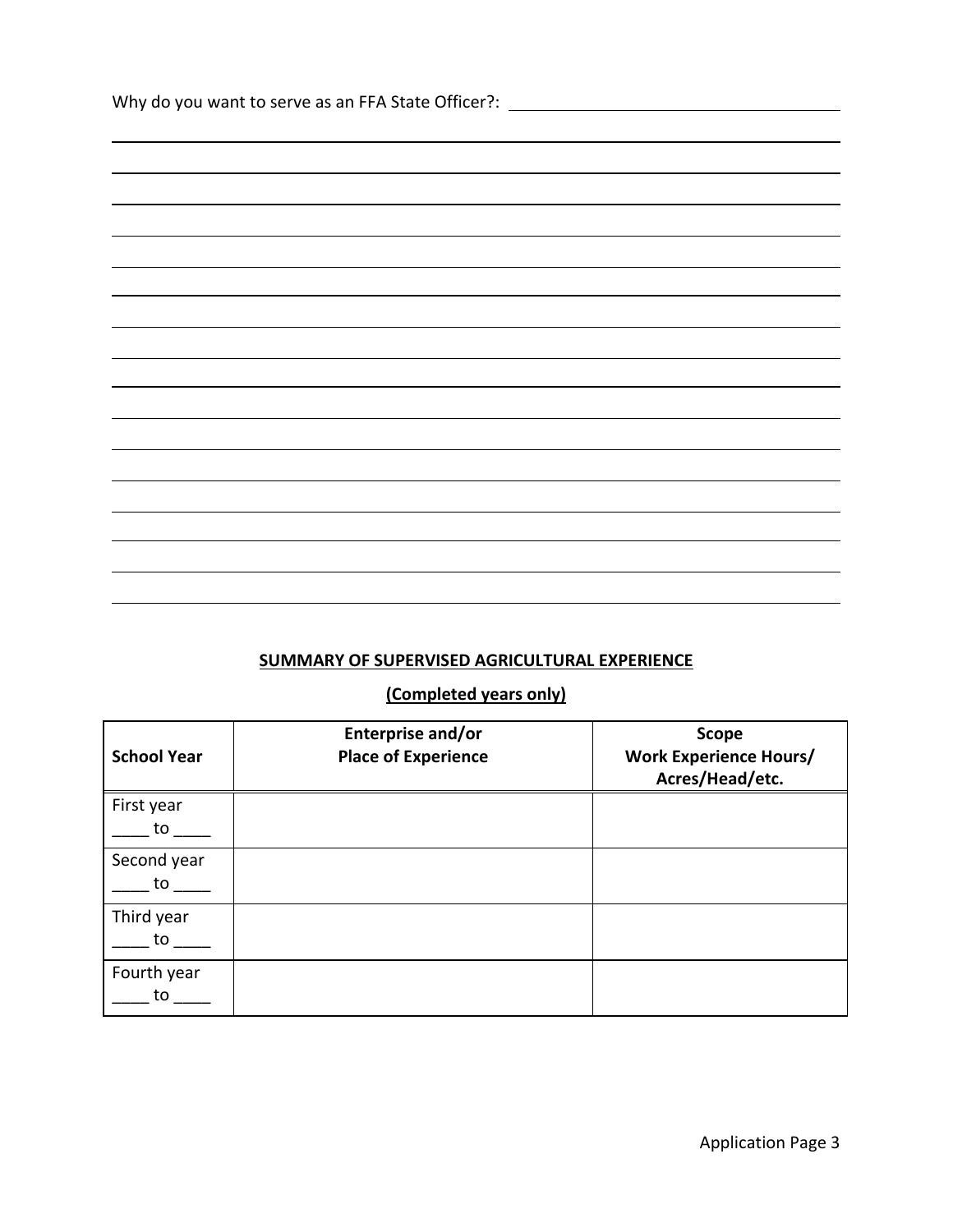### **CANDIDATE'S LEADERSHIP ACTIVITIES - LIST ALL ACTIVITIES AND PARTICIPATION**

**(Use additional pages if needed)**

## **1. OFFICES HELD AND COMMITTEE RESPONSIBILITIES IN THE FFA**

| <b>SCHOOL</b><br><b>YEAR</b> | <b>FFA OFFICE HELD</b> | <b>CHAPTER</b> | <b>DISTRICT</b> |
|------------------------------|------------------------|----------------|-----------------|
|                              | PRESIDENT              |                |                 |
|                              | <b>VICE PRESIDENT</b>  |                |                 |
|                              | <b>SECRETARY</b>       |                |                 |
|                              | <b>TREASURER</b>       |                |                 |
|                              | <b>REPORTER</b>        |                |                 |
|                              | <b>SENTINEL</b>        |                |                 |

| <b>SCHOOL YEAR</b> | <b>MAJOR COMMITTEES OF CHAPTER</b><br><b>PROGRAM OF ACTIVITIES</b> | <b>CHAIRPERSON</b><br><b>OR MEMBER</b> |
|--------------------|--------------------------------------------------------------------|----------------------------------------|
|                    |                                                                    |                                        |
|                    |                                                                    |                                        |
|                    |                                                                    |                                        |
|                    |                                                                    |                                        |
|                    |                                                                    |                                        |
|                    |                                                                    |                                        |

### **2. LEADERSHIP ACTIVITIES SPONSORED BY THE FFA**

List only those activities that provide leadership participation such as: Public Speaking (not competitive public speaking), Parliamentary Procedure demos (not competitive parliamentary procedure), Radio, TV Programs, Conventions, Leadership Camps, Conferences, etc.

| <b>School</b> |                            |       |             |              |       | Level of       |
|---------------|----------------------------|-------|-------------|--------------|-------|----------------|
| Year          | <b>Leadership Activity</b> | Local | <b>Dist</b> | <b>State</b> | Nat'l | Responsibility |
|               |                            |       |             |              |       |                |
|               |                            |       |             |              |       |                |
|               |                            |       |             |              |       |                |
|               |                            |       |             |              |       |                |
|               |                            |       |             |              |       |                |
|               |                            |       |             |              |       |                |
|               |                            |       |             |              |       |                |
|               |                            |       |             |              |       |                |
|               |                            |       |             |              |       |                |
|               |                            |       |             |              |       |                |
|               |                            |       |             |              |       |                |
|               |                            |       |             |              |       |                |
|               |                            |       |             |              |       |                |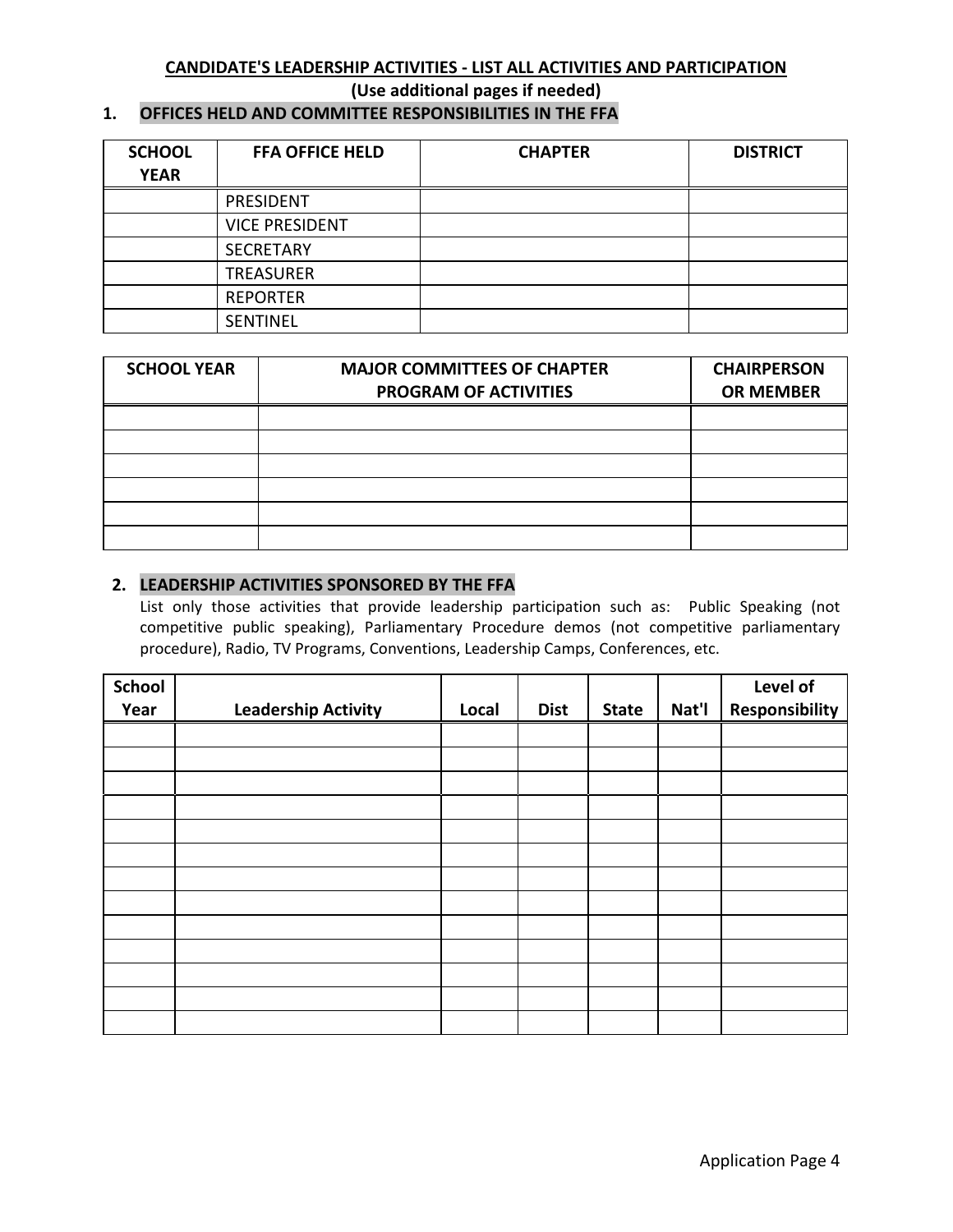### **3. ACTIVITIES SPONSORED BY THE FFA**

List only those activities in which you actively participated that involved group planning, group financing and group participation such as: FFA Calendar Program, Livestock Chain, Food For America, Cooperative Buying and Selling, Chapter Farm, Educational Tours, Chapter Exhibits, Chapter Sales, Project PALS, etc.

| <b>School</b><br>Year | <b>Leadership Activity</b> | Local | <b>Dist</b> | <b>State</b> | Nat'l | Level of<br><b>Responsibility</b> |
|-----------------------|----------------------------|-------|-------------|--------------|-------|-----------------------------------|
|                       |                            |       |             |              |       |                                   |
|                       |                            |       |             |              |       |                                   |
|                       |                            |       |             |              |       |                                   |
|                       |                            |       |             |              |       |                                   |
|                       |                            |       |             |              |       |                                   |
|                       |                            |       |             |              |       |                                   |
|                       |                            |       |             |              |       |                                   |
|                       |                            |       |             |              |       |                                   |
|                       |                            |       |             |              |       |                                   |

### **4**. **FFA ACTIVITIES FOR AWARDS AND RECOGNITION**

List all FFA activities in which you were involved where an award and/or recognition were provided. Examples of activities are: Judging Contests (if you participated in the same contest more than one year indicate the years in the SCHOOL YEAR column). Competitive Public Speaking or Parliamentary Procedure Contests, Proficiency Awards, Star Greenhand, Fairs, etc.

| <b>School</b> |                            |       |             |              |       | Level of              |
|---------------|----------------------------|-------|-------------|--------------|-------|-----------------------|
| Year          | <b>Leadership Activity</b> | Local | <b>Dist</b> | <b>State</b> | Nat'l | <b>Responsibility</b> |
|               |                            |       |             |              |       |                       |
|               |                            |       |             |              |       |                       |
|               |                            |       |             |              |       |                       |
|               |                            |       |             |              |       |                       |
|               |                            |       |             |              |       |                       |
|               |                            |       |             |              |       |                       |
|               |                            |       |             |              |       |                       |
|               |                            |       |             |              |       |                       |
|               |                            |       |             |              |       |                       |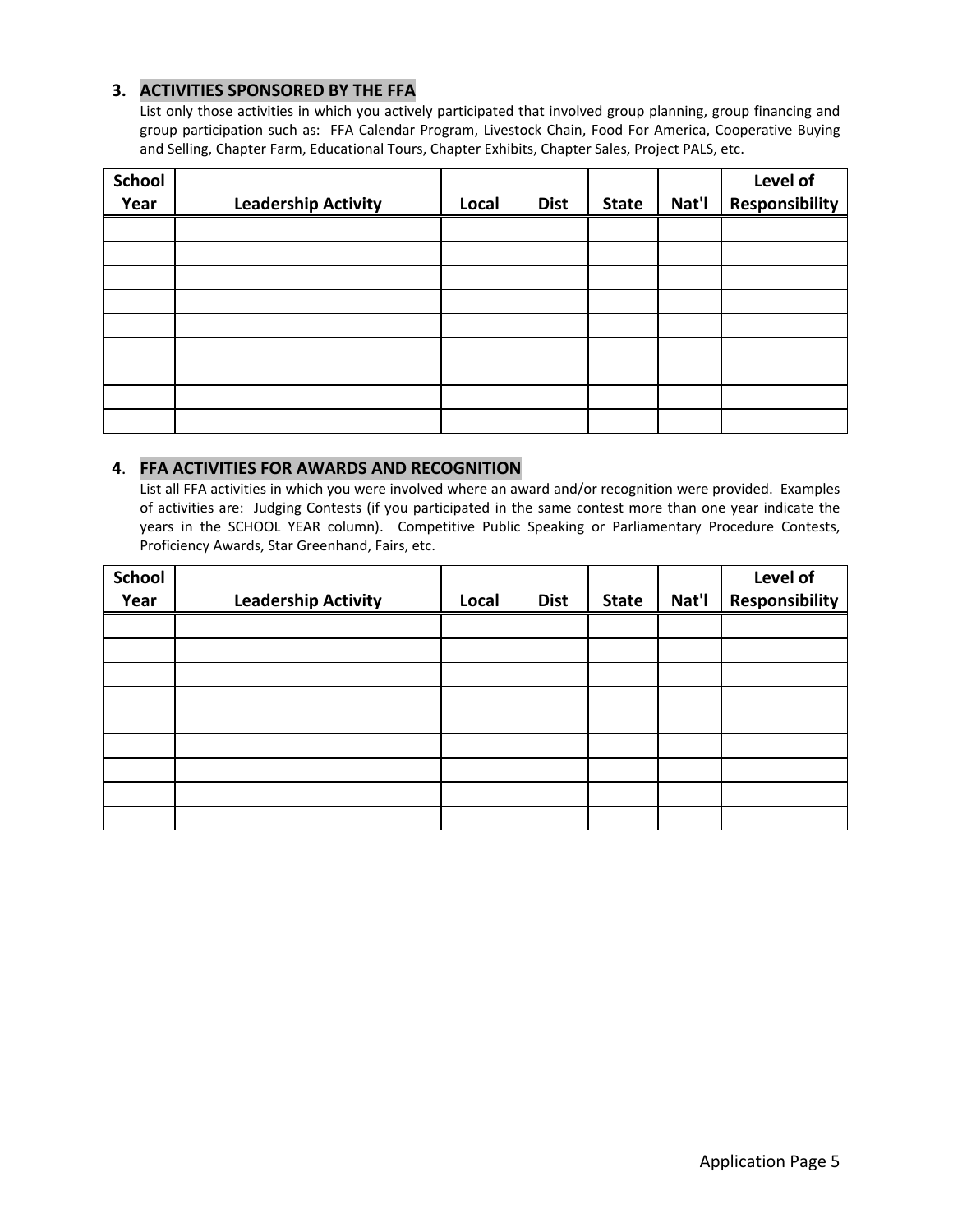### **5. LEADERSHIP IN SCHOOL AND COMMUNITY ACTIVITIES OTHER THAN FFA**

List those activities in which you were actively involved that provided leadership participation, but were sponsored by some organization other than the FFA. Example: Class Officers, Sports Activity, Church Activities, Farm Organization, Breed Organization, etc.

| <b>School</b><br>Year | <b>Leadership Activity</b> | Local | <b>Dist</b> | <b>State</b> | Nat'l | Level of<br>Responsibility |
|-----------------------|----------------------------|-------|-------------|--------------|-------|----------------------------|
|                       |                            |       |             |              |       |                            |
|                       |                            |       |             |              |       |                            |
|                       |                            |       |             |              |       |                            |
|                       |                            |       |             |              |       |                            |
|                       |                            |       |             |              |       |                            |
|                       |                            |       |             |              |       |                            |
|                       |                            |       |             |              |       |                            |
|                       |                            |       |             |              |       |                            |
|                       |                            |       |             |              |       |                            |
|                       |                            |       |             |              |       |                            |
|                       |                            |       |             |              |       |                            |
|                       |                            |       |             |              |       |                            |
|                       |                            |       |             |              |       |                            |
|                       |                            |       |             |              |       |                            |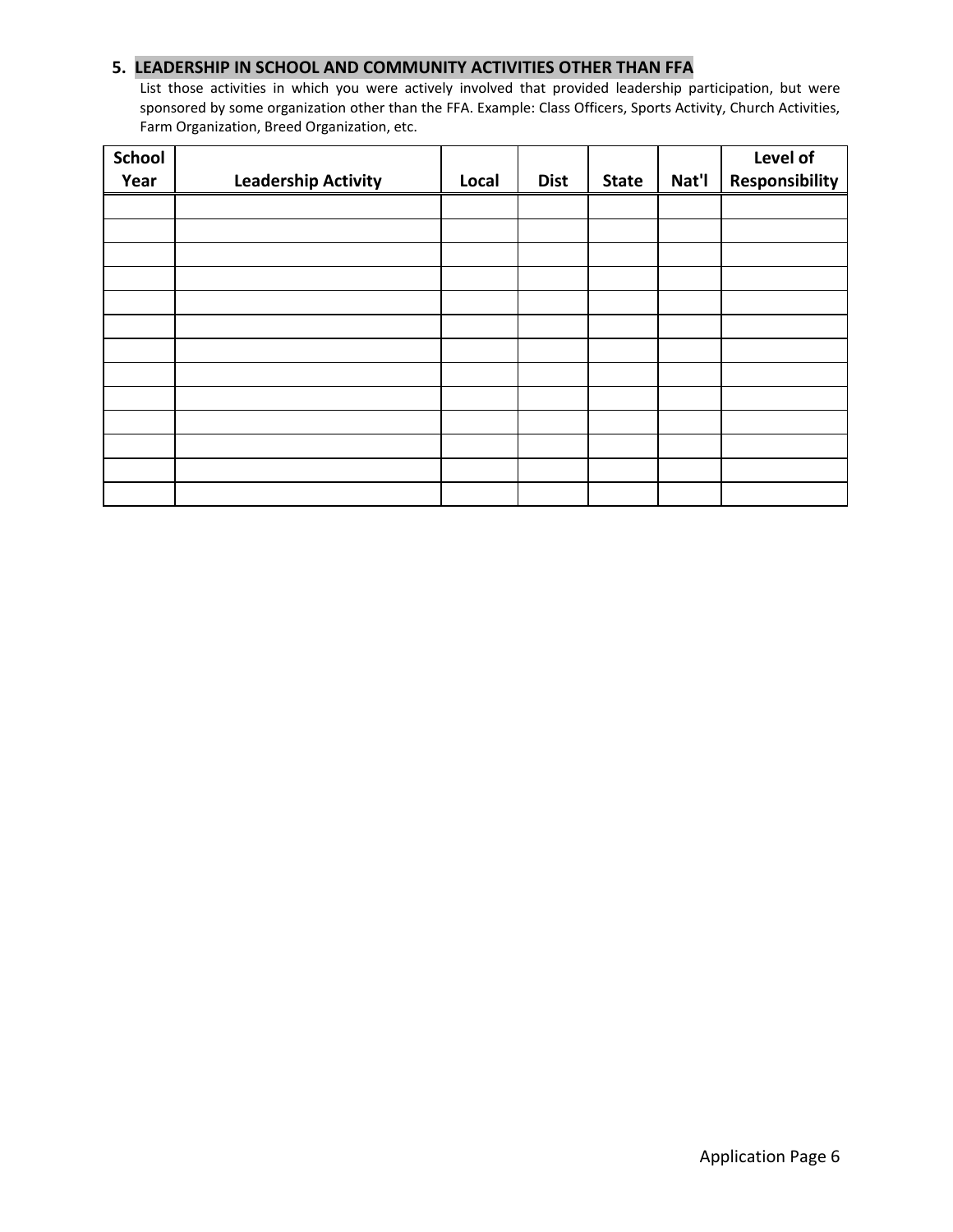# **State Officer Candidate Social Media Screening & Background Check Information**

Oregon FFA Officers are high-profile representatives of the Oregon FFA Association. They work through a rigorous and intensive selection process to ensure the six individuals selected to lead the Association exemplify the Oregon officer competencies, serve as a positive example and influence to all stakeholders, and uphold the codes of ethics and conduct of the Oregon FFA Association. All candidates will be required to consent to a social media screening and background check to be eligible for consideration.

During the past decade, the influence of social media has grown immensely. Both personal and professional brands are maintained through social media, and ones' conduct on various platforms is crucial information to their ability to positively influence the lives of students and other stakeholders. Understanding how a candidate conducts themselves on social media is a vital piece of evidence for the nominating committee. It provides the opportunity to discover major concerns with a candidate's social media conduct prior to the beginning of the process. Similar to employees, Oregon FFA Officers are trusted with responsibilities and resources of the Oregon FFA Association, including credit cards, rental cars, and full access to the Oregon FFA Center. Additionally, Oregon FFA Officers frequently visit high schools, conventions, and other events where student safety is a priority. To do our part in ensuring student safety, as well as our due diligence before giving officers high levels of responsibility, all candidates must also consent to a criminal background check prior to their participation in the selection process. This background check is like what one would expect to consent to in an employment process.

### **HOW WILL THESE BE CONDUCTED?**

We have contracted with a third-party company, CrimCheck, to conduct social media screenings and background checks. Once a candidate completes their Oregon office application, their name, e-mail address, and phone number will be provided to CrimCheck. From here, the company sends an authorization link to the candidate. This link collects the necessary information for the screening process and provides each candidate with all legal paperwork, consent forms, and notices.

### **HOW WILL THESE REPORTS BE REVIEWED? CAN AN INDIVIDUAL BE DISQUALIFIED?**

These reports will be reviewed by two Oregon FFA Staff members to identify any major concerns. Major concerns may include, but are not limited to, the following:

- •Reported criminal activity
- •Professional misconduct
- •Discriminatory behavior
	-
- •Illegal behavior •Violent behavior
- •Sexual behavior

•Inappropriate behavior

If it is believed that the report contains concerning material and that the candidate violated the FFA Code of Ethics or acted in a manner unacceptable of an Oregon FFA Officer, the report will be escalated to be reviewed by the Oregon FFA Board of Directors. These individuals will review the concerning material and consult the chapter and district nominating the candidate for office. The Association Board of Directors and Executive Secretary may deem the candidate ineligible. Candidates can request a copy of the report from CrimCheck.

I understand that Social media screenings and background checks are a required component of the Oregon FFA State Officer Selection Process. And if I do not consent to these components, I will not be eligible to run for office. I have reviewed the above information and agree to complete the required authorization.

Date **State Officer Candidate**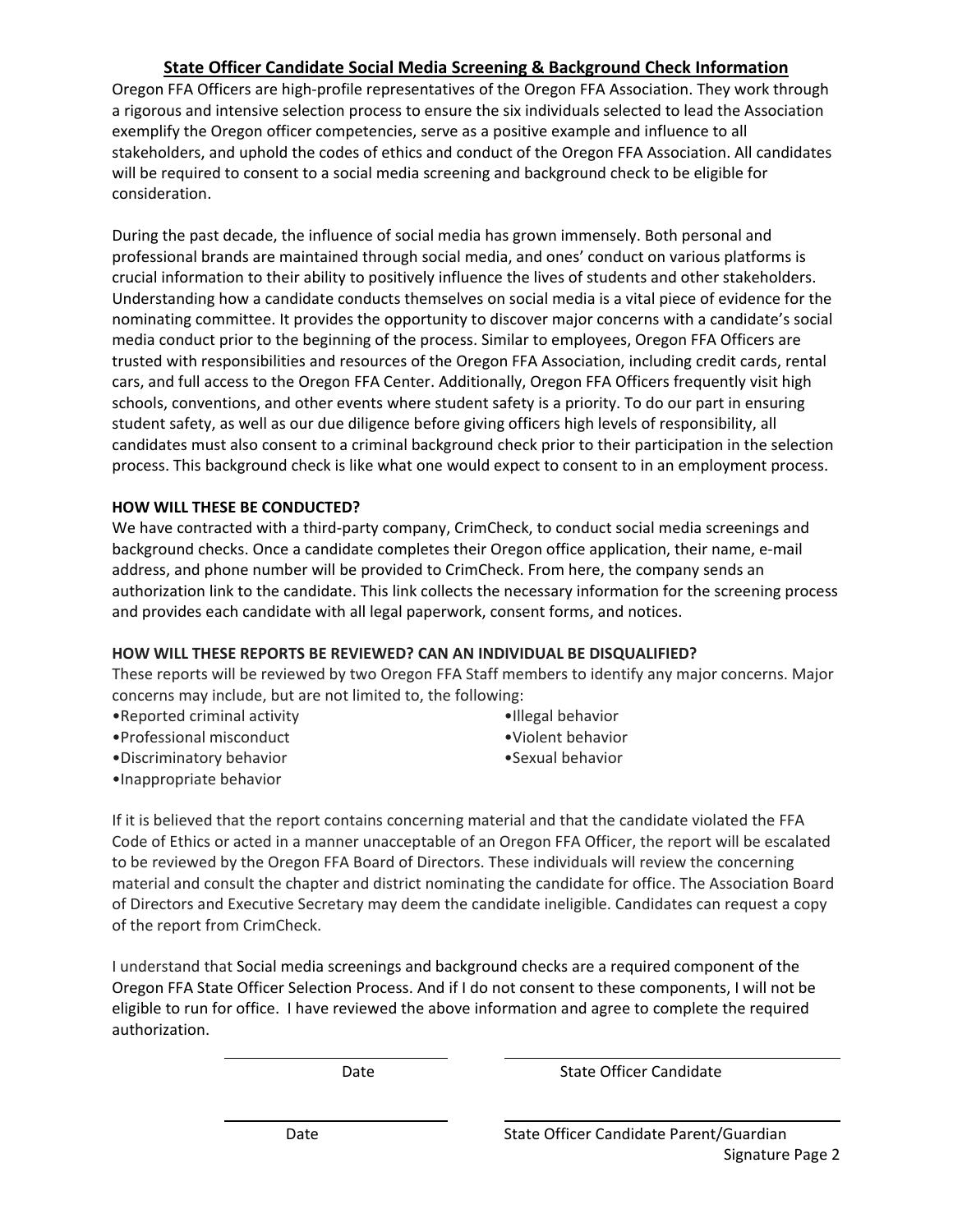# **Oregon FFA State Officer Agreement & Qualifications SIGN AND RETURN WITH YOUR APPLICATION**

# \_\_\_\_\_\_\_\_\_\_\_\_\_\_\_ **\_**

**Name Chapter/District**

The primary responsibility of a state officer is to serve. When you become a state officer,you agree to dedicate one year of your life to service with the association. Your year of service as a state officer is one of profound growth—youwill change in ways you never imagined. Thismaybethegreatestpersonal benefit of serving as a state officer, along with knowing that you alone make a positive difference in the lives of thousands of FFA members, advisors, partners, state leaders andothers.

If elected to serve the Association as a state officer, a great deal will be expected of you. Many people including state FFA staff and, most of all FFA members—will require your time and talents. There will be little time left to call your own. Midnight bedtimes and early mornings become a part of your everyday life. It will be a challenging year full of joys and discomforts—with the joys far outweighing the discomforts. Decide now if you areup forthis challenge.If youwould rather live the life of a college student**—** follow your own schedule, see yourfriends and watch television—state office is not going to be a good fit for you.

Being elected to state FFA office is making a commitment to service that is unique to most student Associations. In addition to serving and representing more than half a million FFA members, you will represent the image and direction of the Association to teachers, state staff, teacher educators, agriculture executives,government leaders,the media and the general public. You will also be a teammate to five other officers and a co-worker to more than 100 advisors and state FFA staff.

There are eight key roles state officers play. Those who commit their time, energies and passions toward learning, living and modeling these eight keys of success will not only successfully complete their term of service, they will move toward excellence professionally. The following is a summary of each of the eight keys, along with already-established procedures that will help you achieve success.

### **BE THE BRAND**

StateFFAofficersarecommittedtorepresentingandupholdingtheFFAbrand. Thisincludes communicating the FFA brand, vision and strategic plan to others as well as communicating key Associational messages (agricultural education, supervised agricultural experiences (SAEs), FFA, youth issues and agriculture). This requires the officer to be in his or her role 24 hours a day, seven days a week for 365 days. As part of the FFA brand, there will be general rules of behaviorto follow,including projecting a professional image, using proper etiquette, interacting positively with the media and promoting diversity.

- 1. Be dedicated and committed to FFA and the total program of education in agriculture/agribusiness.
- 2. Forego all alcohol, tobacco and illegal substances at all times during your year of service to FFA.
- 3. Avoid places or activities that in any way would raise questions as to one's moral character or conduct.
- 4. Maintain girl/boyfriend relationships secondary to official duties.
- 5. Be unwed, nor be the father or mother of a child at the time of serving as a state officer; further understood that I will resign my office if there are any changes in marital or parenthood status.
- 6. Use wholesome and appropriate language in all speeches and informal conversations.
- 7. Maintain proper dress and good grooming for all occasions.
- 8. Be willing to take and follow instructions as directed by those responsible for State FFA Officers and state FFAprograms.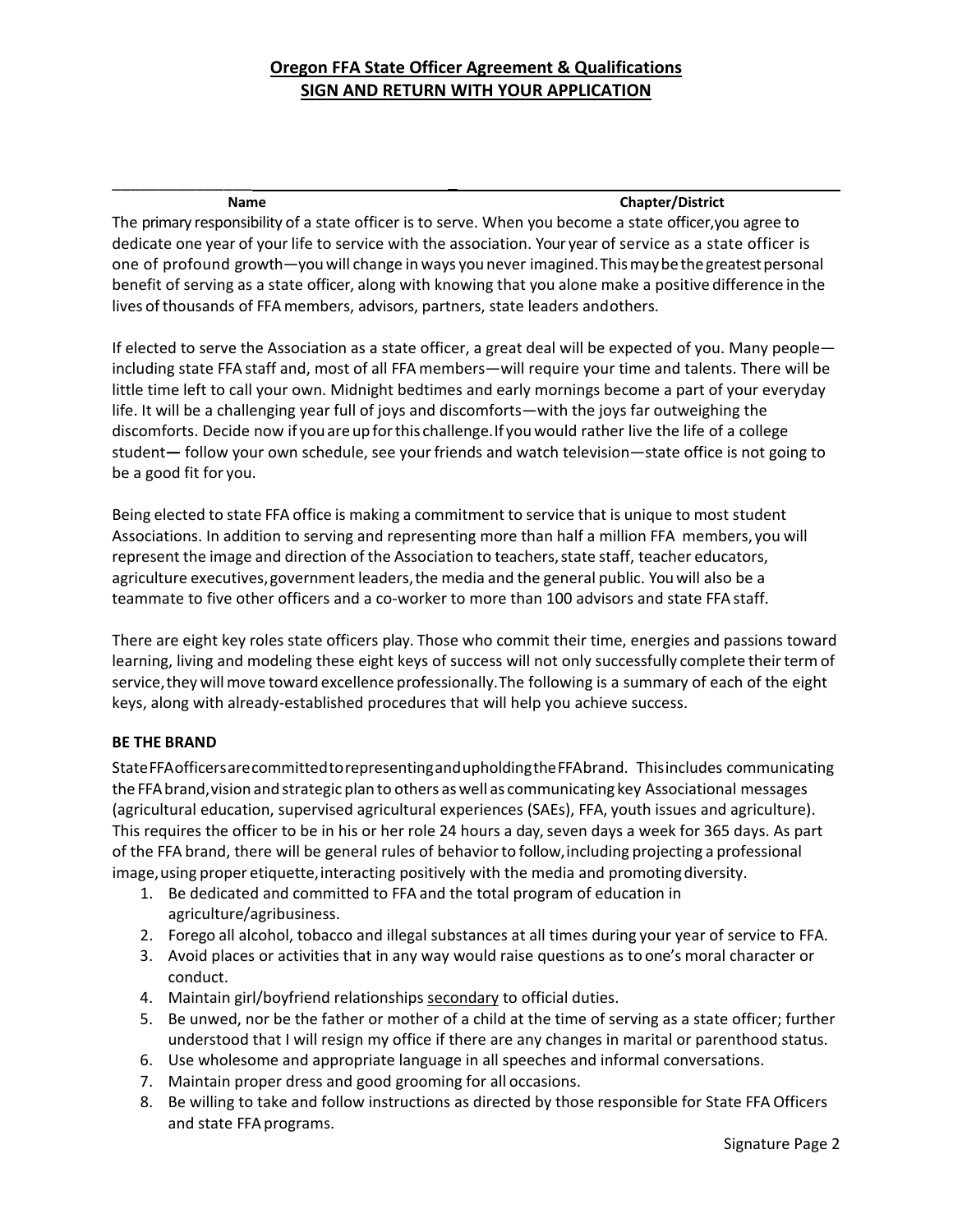### **BALANCINGACT**

A State FFA Officer must also include personal health, wellness and stress management as a key to success. A state officer committed to this will position themselves to fully serve FFAmembers.Included in this key commitment are flexibility/adaptability; personalreflection and growth; maintaining relationships with family and friends; keeping a realistic view of self; and preparing to transition back after your year of service.

- 1. Maintain and protect your health.
- 2. Regularly, and on time, write all letters, thank-you notes, emails and other correspondence, which are necessary and desirable.

### **STEP UP TO THE BLACKBOARD**

Training and experiencesin this key will help officers gain confidence in their abilities and take measured risks. To achieve this, a state officer must be committed to trying new things, approaching failure as a learning experience, building team trust and resolvingconflict.

- 1. Accept and search out constructive criticism and evaluation of your total performance.
- 2. Through preparation and practice, develop yourself into an effective public speaker and project a desirable image of FFA at all times.

### **THIS IS IT**

The training and experiences in this area center around life- and time-management. An officer should excel inthese areas,sothatheorshewill bebetter able togivehisor herfull concentration and focusto the present. This includes:

- Logistics Management (use of computer and technology, appropriate management of travel, appropriate use of FFA trucks, completingvouchers properly and submitting on time and excellent communication with teammates and state staff).
- Meeting Management (creating and following agendas, consensus building, bringing people back to task and keeping focus).
- Life Management (prioritizing, meeting deadlines and timeliness).
- Financial Management (maintaining your personal finances, understanding and following program budgets).
- Focus (listening and bridging connecting conversation topics to FFA key messages/programs).
- Team (understanding roles on team, following the team code of ethics, following the team mission and following the team vision).
	- 1. Be willing to commit the entire year to state officeractivities.
	- 2. Be willing and able to travel and serve the State FFA Association.
	- 3. Consider FFA officer activities to be your primaryresponsibility.

### **PAY IT FORWARD**

Service is an important component to an officer's year. The training and experiences in this key will help make service more realistic to you, and will help you approach the year of service with a plan. This includes: focusing on the future value of your current work (board work, business and industry tour, tours and camps, etc.); building strategic relationships/partnerships; treating everyone with respect; teaching workshops in an engaging manner and teaching to meet all learner needs (learning abilities, diversity, etc.).

- 1. Strive to improve your ability to carry on meaningful and enjoyable conversations with individuals of all ages and walks of life.
- 2. Treat all FFA members equally by not favoring one over another.
- 3. Conduct yourself in a manner that commands respect without any display ofsuperiority.
- 4. Maintain your dignity while being personable, concerned andinterested in contacts with others.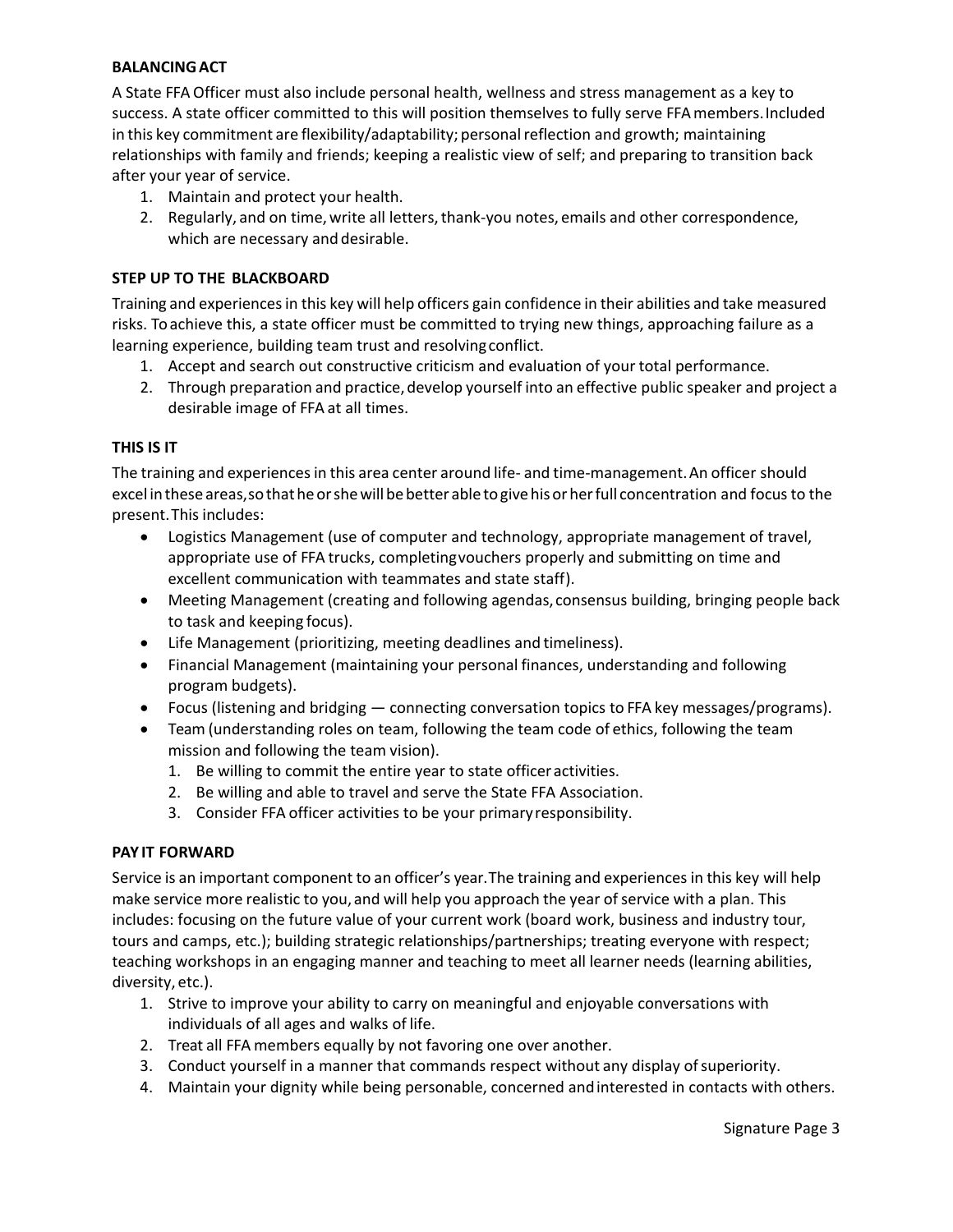### **LIVE ABOVE THE LINE**

This key focuses on virtues and behavioral characteristics that should be associated with a stateofficer. These include responsibility, integrity, keeping promises, speaking with purpose (communicate in a positive, honest and direct way), dealing in a constructive way with difficult people/teammates and seeking win-win solutions.

- 1. Evaluate, periodically, your personality and attitudes,making every effort to improve yourself.
- 2. Serve as a member of the team, always maintaining a cooperative attitude.
- 3. Work in harmony with fellow FFA officers and state staff and not knowingly engage in conversations detrimental to other FFA members, officers, and adults..
- 4. Do not willingly engage in conversations detrimental to other FFA members, officers andadults.
- 5. Avoid expressing personal opinions regarding political or controversial subjects when representing the Oregon FFA Association.

### **LEARNING FOR LIFE**

This key focuses on the importance of learning throughout the officer year in several subjects. Developmental topics will include communicating about agricultural education, the history and foundations of FFA and the future directions of FFA,the Department of Agriculture, Department of Education, etc. In addition, State FFA Officers will learn advanced workshop and speech design and delivery methods. Also, growing your knowledge of yourself and growing your knowledge ofteam members will allow the officerto performmore efficiently andeffectively.

- 1. Become knowledgeable of agriculture, of education inagriculture/ agribusiness and of FFA.
- 2. Keep yourself up-to-date on current events.

### **FUEL THE FIRE**

This key focuses on passion.To achieve this, a state officer will discover and build on his or her personal interests and passions. The officer will use the team's passions to develop themes (State Convention) and will learn to share his or her passion by buildingindividual and teamrelationships with state staff and teachers and through effective delivery speeches and keynote/retiring addresses.

State FFA officers are required to perform on a very vigorous and continuous basis. Therefore, it is necessary that those who aspire to become officers are highly qualified, able and willing to perform. Please read and study the major qualifications and prerequisites very closely. *When you are fully convinced that if elected, you will, without any reservations, be fully able to carry out the role and responsibility of a State FFA Officer, then sign and return this form with your application for state office.*

### **Expectations & Due Process:**

- 1. When the conduct/actions of an elected State Officer breaks any of the qualifications and prerequisites as outlined above of their office, the reported conduct/actions must be submitted in writing to the State FFA Executive Secretary along with any supporting materials that will uphold the accusation.
- 2. When a State FFA Officer has been reported to have broken the written agreement that they signed after election to State FFA Office, the State Executive FFA Secretary will notify the State FFA Advisor and the FFA State Board of Directors of the report. The State Officer will also be notified of the report by the Executive FFA Secretary. The State FFA Executive Secretary will talk with the State Officer and investigate the report to determine the validity of the report. If the accusation is found to be a valid report the FFA Board will be asked to select three members (with one District President) to serve on a committee with the State FFA Advisor and State FFA Executive Secretary to meet with the State Officer to determine if there is action to be taken and, if so, what it should be.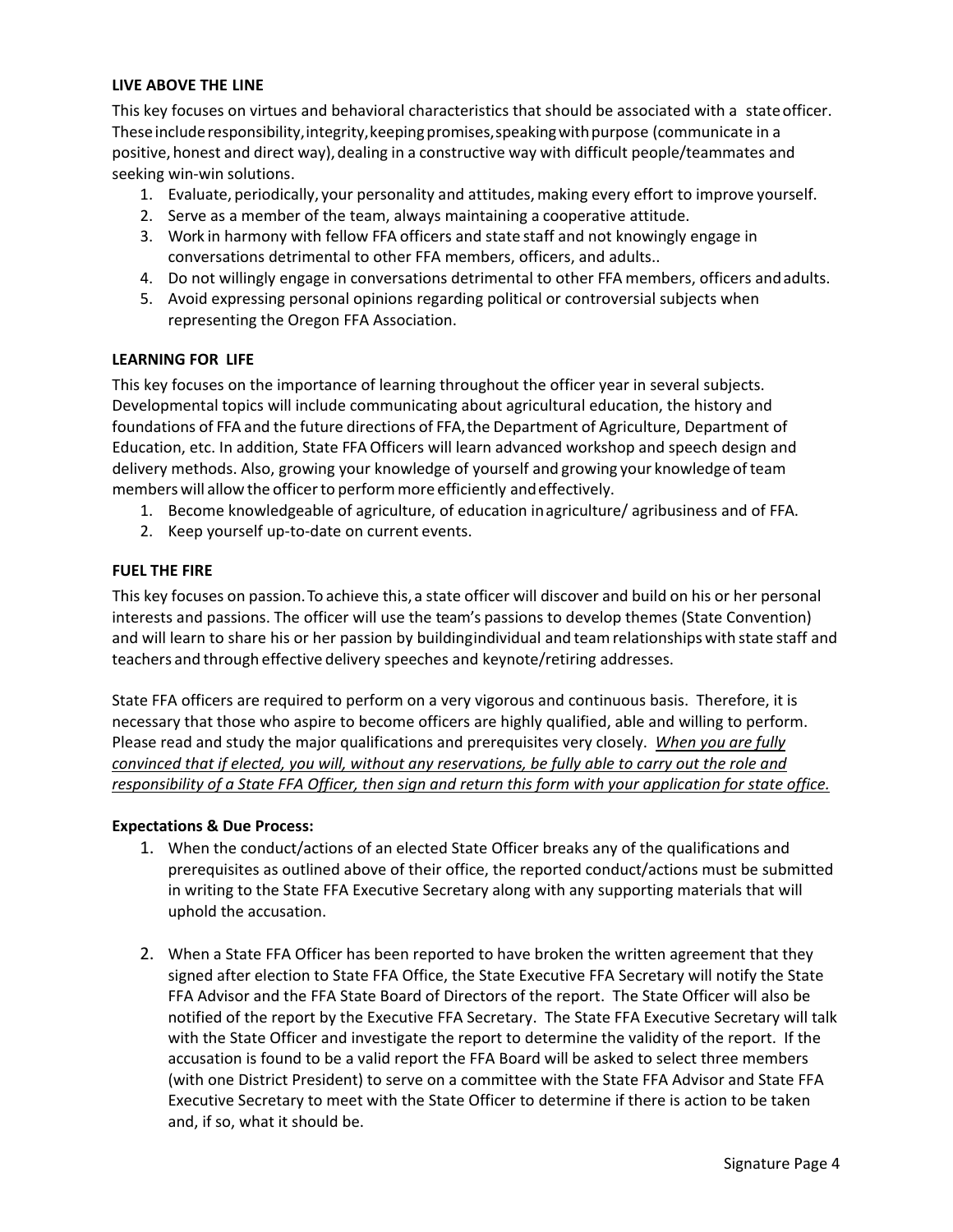3. The committee of six will be in contact with the State Officer to discuss the breach of conduct/actions. The State Officer will have the opportunity at this time to explain their actions/conduct. The Committee will recommend any consequences to be taken as the result of the report and inform the State Officer with a written notification.

A written report will be also sent to the full FFA Board of Directors.

Consequences that the Investigative Committee may impose can be, but not limited to, any of the following.

- a. Verbal Warning
- b. Written letter of Censure to State Officer (two letters will result in possible removal from office)
- c. No Retiring Address at State Convention
- d. Removal from office Requires full vote of Board of Directors
- 4. In order to hold state officers accountable, the state staff has the following authority: If any state officer is delinquent in responsibilities, those state officers can be removed from any activities or responsibility as recommended by the Executive Secretary and approved by the Board of Directors.

I have read, studied and understand the before mentioned points. If elected I will carry out my roles and responsibilities as a State FFA Officer in accordance with these statements and understand that the State FFA Board of Directors will hold a meeting of the State FFA Advisor, Executive FFA Secretary, three members of the State Board of Directors and one District President to determine the consequences of my actions if I do not completely adhere to these established standards for State Officers. The consequences may include verbal reprimand, written apology to the association, removal from activities or removal from elected office.

I have read and understand this agreement.

Date **State Officer Candidate** 

Date **State Officer Candidate Parent/Guardian**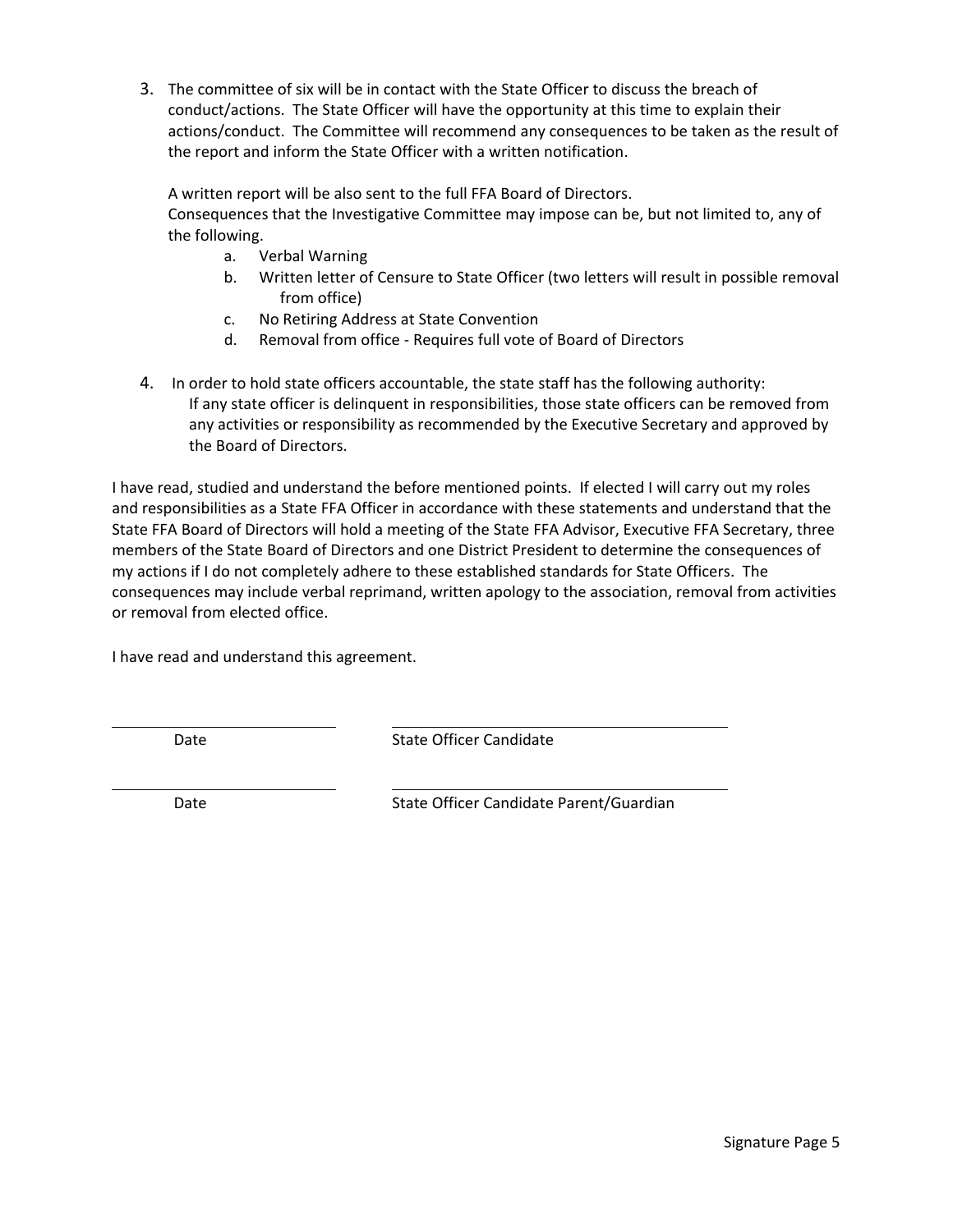By signing below, I/we approve of our son/daughter running for and serving as an Oregon FFA State Officer. I/We believe this individual meets the qualifications and will represent Oregon FFA with the highest level of professionalism, maturity, and will uphold the agreements and responsibilities of the Association outlined in this agreement, the policies and Constitution & Bylaws.

| Parent                                                                                                                                                                                                                                                                                                                                                                                                                                                                                                                          | Date |
|---------------------------------------------------------------------------------------------------------------------------------------------------------------------------------------------------------------------------------------------------------------------------------------------------------------------------------------------------------------------------------------------------------------------------------------------------------------------------------------------------------------------------------|------|
| Parent                                                                                                                                                                                                                                                                                                                                                                                                                                                                                                                          | Date |
| By signing below, I affirm that the applicant meets the qualifications and has my approval to be a<br>candidate representing my/our FFA chapter. Further, should the applicant be elected, I believe to the<br>best of my knowledge that they will uphold the State Officer Agreement, meet the expectations and<br>professional standards of a Oregon FFA State Officer, work well as a member of a team, and make a<br>positive impact on the lives of FFA members across the state. (Must be signed by ALL chapter advisors) |      |
| Agricultural Science/Technology Instructor                                                                                                                                                                                                                                                                                                                                                                                                                                                                                      | Date |
| Agricultural Science/Technology Instructor                                                                                                                                                                                                                                                                                                                                                                                                                                                                                      | Date |
| By signing below, we recommend this applicant for consideration as an Oregon FFA State Officer. We<br>believe this student will represent our school and Oregon FFA with the highest level of professionalism<br>and maturity. The applicant is currently making satisfactory progress toward completion of all<br>requirements for graduation from high school and I anticipate at this time that they will graduate on<br>time.                                                                                               |      |
| <b>High School Principal</b>                                                                                                                                                                                                                                                                                                                                                                                                                                                                                                    | Date |
| <b>School CTE Director</b>                                                                                                                                                                                                                                                                                                                                                                                                                                                                                                      | Date |
|                                                                                                                                                                                                                                                                                                                                                                                                                                                                                                                                 |      |

By signing below, I affirm that the applicant meets the qualifications and has two-thirds approval from the district to be a candidate representing my/our FFA District. Further, should the applicant be elected, they will uphold the State Officer Agreement, meet the expectations and professional standards of a Oregon FFA State Officer, work well as a member of a team, and make a positive impact on the lives of FFA members across the state.

Approved by:

time.

District FFA President **Date** 

District FFA Advisor **Date** 

Signature Page 6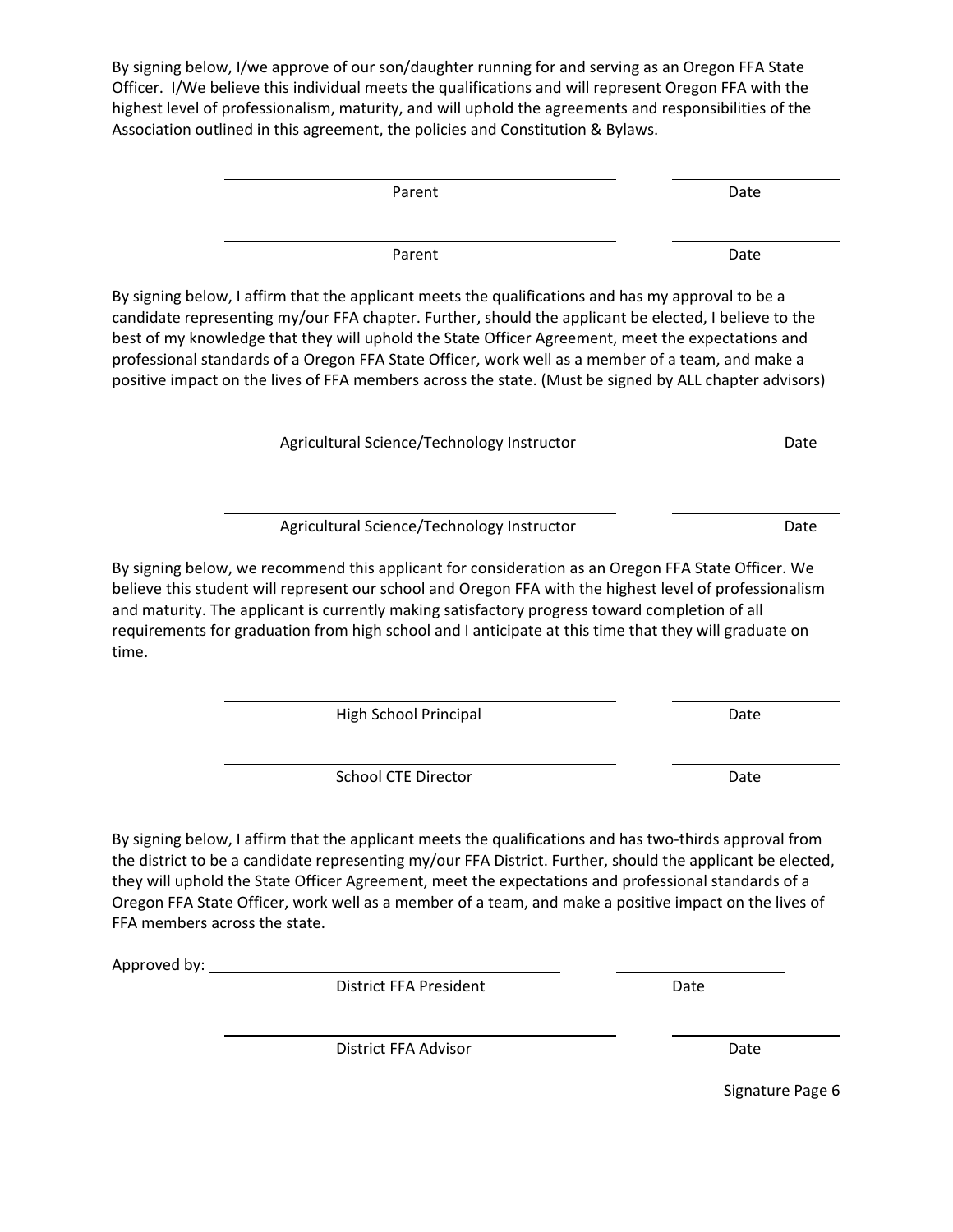### **2022-2023 STATE OFFICER CANDIDATE INFORMATION SHEET**

#### **PLEASE COMPLETE AND TURN WITH YOUR APPLICATION**

| NAME                                                            |      |                  |       |              |
|-----------------------------------------------------------------|------|------------------|-------|--------------|
| Legal Name (As it appears on your drivers License)              |      |                  |       |              |
| NAME <b>NAME</b><br>Name as it should appear on your FFA jacket |      |                  |       |              |
|                                                                 |      |                  |       |              |
|                                                                 |      |                  |       |              |
| PO Box, Street, Rt.                                             |      | <b>City City</b> | State | Zip          |
|                                                                 |      |                  |       |              |
|                                                                 |      |                  |       |              |
|                                                                 |      |                  |       |              |
|                                                                 |      |                  |       |              |
|                                                                 |      |                  |       |              |
|                                                                 |      |                  |       |              |
|                                                                 |      |                  |       |              |
| ARE YOU PLANNING ON SHOWING AT YOUR COUNTY FAIR SUMMER OF 2022: |      |                  |       |              |
|                                                                 |      |                  |       |              |
| Father's Name:                                                  |      | Mother's Name:   |       |              |
|                                                                 |      |                  |       |              |
|                                                                 |      |                  |       |              |
|                                                                 |      |                  |       |              |
|                                                                 |      |                  |       |              |
|                                                                 |      |                  |       |              |
|                                                                 |      |                  |       |              |
| Emergency Contact Person ___________                            |      |                  |       |              |
| Name                                                            |      | Phone            |       | Relationship |
| Address (if different from above)                               |      |                  |       |              |
|                                                                 |      |                  |       |              |
|                                                                 | Name |                  |       | Relationship |
|                                                                 |      |                  |       |              |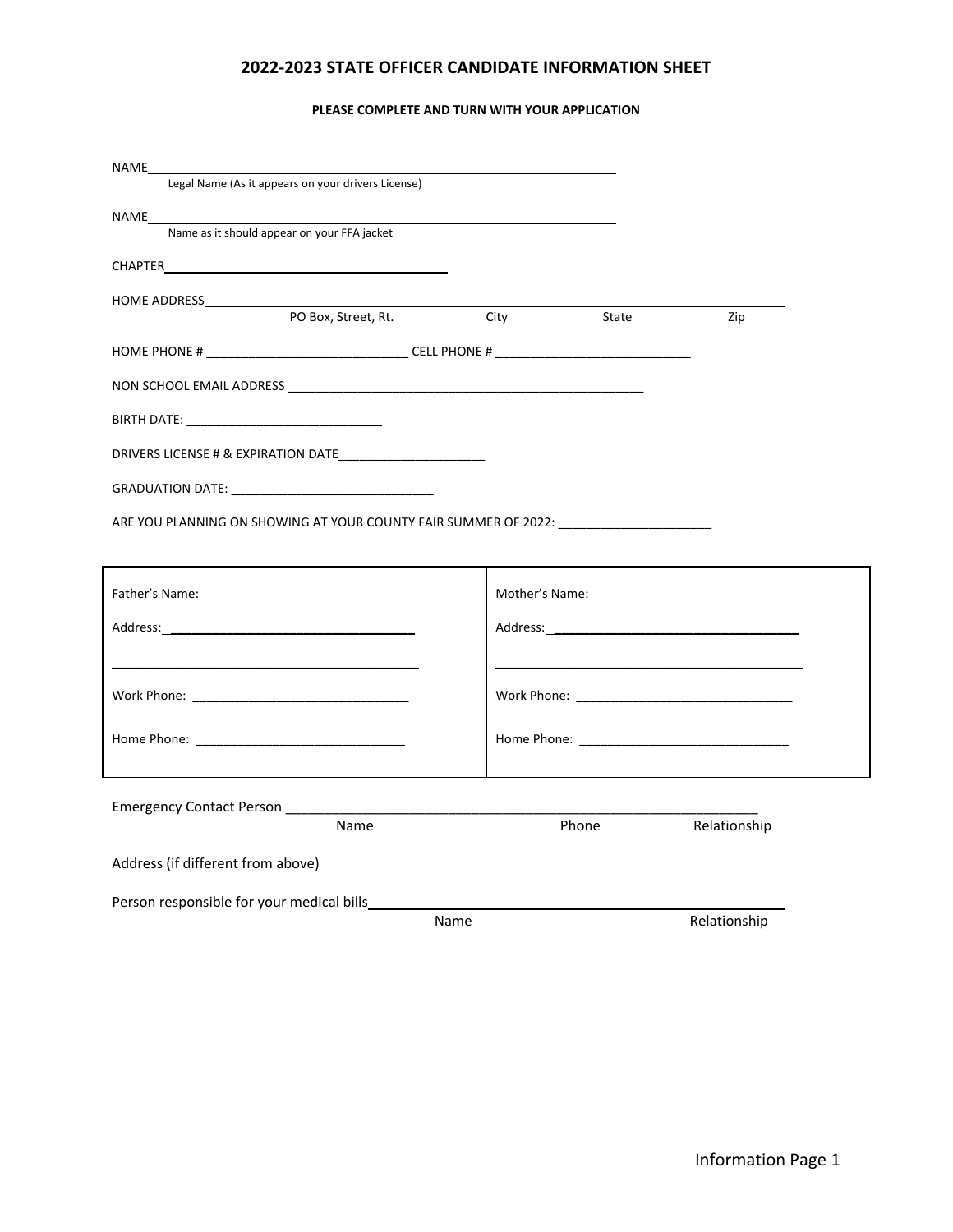## **JACKET INFORMATION**

| Jacket (Official FFA) Size You Have Now |                                                                                                                                                                                                                                                                                    |  |  |
|-----------------------------------------|------------------------------------------------------------------------------------------------------------------------------------------------------------------------------------------------------------------------------------------------------------------------------------|--|--|
|                                         | Does it fit the way that you want it to? Yes ___ No ___ If No, Please Explain:                                                                                                                                                                                                     |  |  |
|                                         | Do you currently have a Boys or Girls Jacket? Which do you prefer?                                                                                                                                                                                                                 |  |  |
| Height:                                 |                                                                                                                                                                                                                                                                                    |  |  |
| Weight:__________                       |                                                                                                                                                                                                                                                                                    |  |  |
| Bust/Chest:                             | Measure the distance around the fullest part of the bust/chest.                                                                                                                                                                                                                    |  |  |
| Waist:                                  | Measure the distance around the body at the navel, making sure the tape is<br>level.                                                                                                                                                                                               |  |  |
| High Hip/Seat: __________               | Measure the distance around the hip at either 4" or 6" down from the waistline<br>depending on the sex of the student. The hem is the high hip measurement for<br>females, which is 4" below the waistline and the seat measurement for males,<br>which is 6" below the waistline. |  |  |
| Shoulder:                               | Measure the distance from the bony end of one shoulder straight across to the<br>bony end of the other shoulder.                                                                                                                                                                   |  |  |
| Back Waist Length: _________            | Measure the distance from the bone at the base of the neck to the<br>waistline. THIS IS NOT THE BACK LENGTH OF THE JACKET.                                                                                                                                                         |  |  |
| Arm Length:                             | Measure the distance from the prominent bone at the base of the neck out to<br>the end of the shoulder and down the arm, going around the prominent bone<br>at the elbow and ending at the prominent bone at the outside of the wrist.                                             |  |  |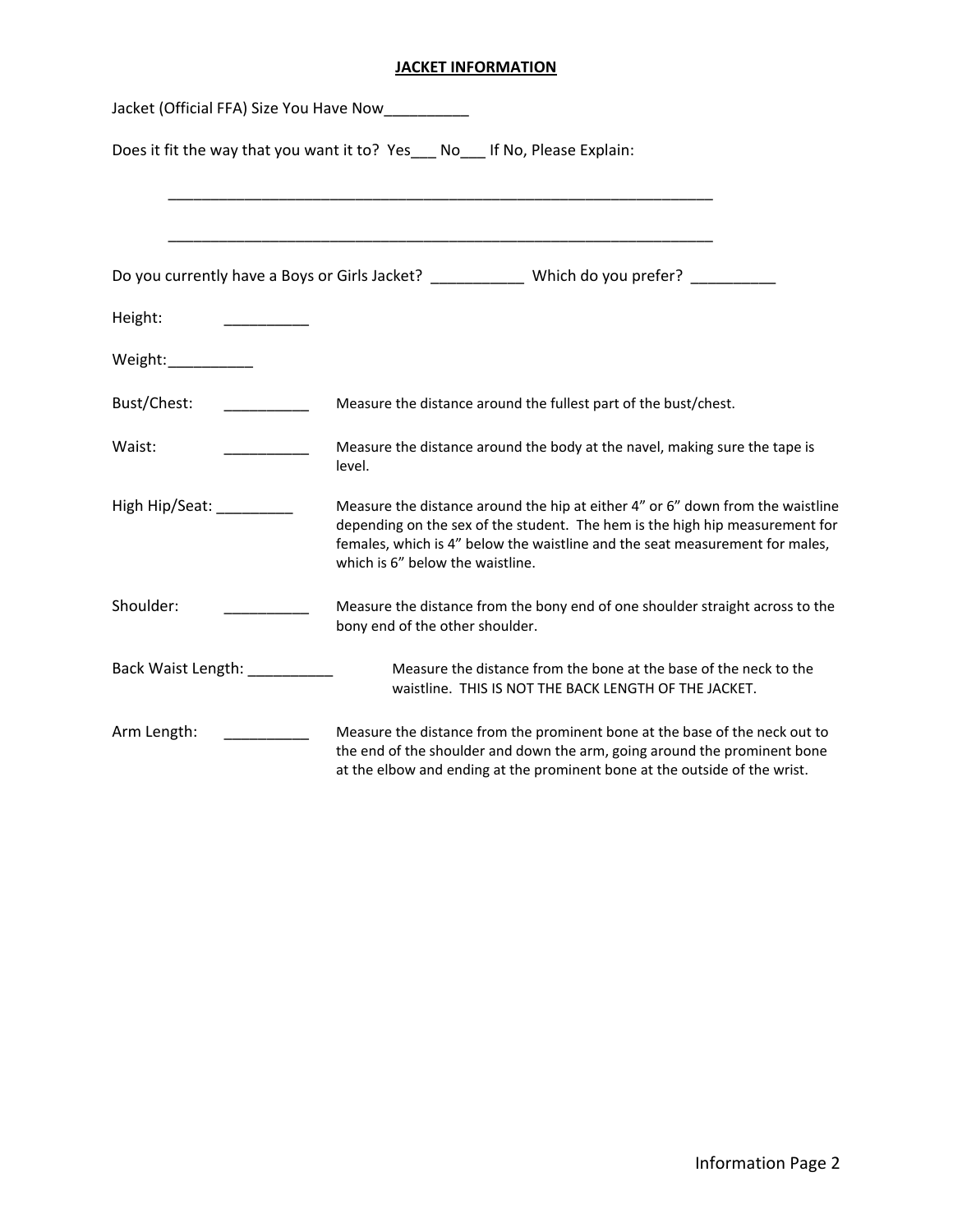### **2021-2022 INDIVIDUAL PARTICIPATION FORM**

Participant Release, Consent, and Agreement

| All forms will be purged after the following State Fair.                                                                                                                                                                                                                                                               | Required for all FFA members participating in any State FFA sponsored event/activity<br>This form must be fully completed and submitted to State FFA Staff prior to the member's participation at any given activity. You<br>may mail them prior to a scheduled Event or hand-deliver to registration at the event. (Only 1 form needs to be completed per<br>participating FFA member in any given year.) All forms will remain on file at the State FFA Office throughout the current year. |  |
|------------------------------------------------------------------------------------------------------------------------------------------------------------------------------------------------------------------------------------------------------------------------------------------------------------------------|-----------------------------------------------------------------------------------------------------------------------------------------------------------------------------------------------------------------------------------------------------------------------------------------------------------------------------------------------------------------------------------------------------------------------------------------------------------------------------------------------|--|
|                                                                                                                                                                                                                                                                                                                        |                                                                                                                                                                                                                                                                                                                                                                                                                                                                                               |  |
| Parent/Guardian Name: Manner State Communication of the Parent Communication of the Parent Communication of the                                                                                                                                                                                                        | Parent/Guardian Name:                                                                                                                                                                                                                                                                                                                                                                                                                                                                         |  |
|                                                                                                                                                                                                                                                                                                                        | Address:                                                                                                                                                                                                                                                                                                                                                                                                                                                                                      |  |
|                                                                                                                                                                                                                                                                                                                        |                                                                                                                                                                                                                                                                                                                                                                                                                                                                                               |  |
|                                                                                                                                                                                                                                                                                                                        |                                                                                                                                                                                                                                                                                                                                                                                                                                                                                               |  |
|                                                                                                                                                                                                                                                                                                                        | Home Phone:                                                                                                                                                                                                                                                                                                                                                                                                                                                                                   |  |
| $\overline{\mathsf{Name}}$<br>Address (if different from above) example and the state of the state of the state of the state of the state of the state of the state of the state of the state of the state of the state of the state of the state of the sta<br>Person responsible for your medical bills_____<br>Name | Phone<br>Relationship<br>Relationship                                                                                                                                                                                                                                                                                                                                                                                                                                                         |  |
|                                                                                                                                                                                                                                                                                                                        |                                                                                                                                                                                                                                                                                                                                                                                                                                                                                               |  |
|                                                                                                                                                                                                                                                                                                                        |                                                                                                                                                                                                                                                                                                                                                                                                                                                                                               |  |
|                                                                                                                                                                                                                                                                                                                        |                                                                                                                                                                                                                                                                                                                                                                                                                                                                                               |  |
|                                                                                                                                                                                                                                                                                                                        | Are you currently taking any prescription medication?<br>If yes, what kind?  Interaction of the section of the section of the section of the section of the section of                                                                                                                                                                                                                                                                                                                        |  |
| Allergies to medications? Mhat? Music Cherallergies? Music Cherallergies Allergies on the Cheral Allergies Allergies Allergies Allergies Allergies Allergies Allergies Allergies Allergies Allergies Allergies Allergies Aller                                                                                         |                                                                                                                                                                                                                                                                                                                                                                                                                                                                                               |  |
| Chronic conditions?                                                                                                                                                                                                                                                                                                    | Diabetic ______ Blind ______ Epileptic ______ Deaf ____ Other __________________                                                                                                                                                                                                                                                                                                                                                                                                              |  |
| Self-Administration of Medications (please list medications the above child can self-administrate):                                                                                                                                                                                                                    |                                                                                                                                                                                                                                                                                                                                                                                                                                                                                               |  |

I do voluntarily **authorize** the Oregon FFA Association State Staff, FFA Chapter Advisor, and/or chaperones to provide, through any available medical or professional personnel of its choice, any necessary or customary medical treatment or services or other assistance, including but not limited to transportation, emergency medical services, or life preservation or support. This consent does not impose any duty upon Oregon FFA or its representatives to provide any medical treatment or services or other assistance.

**Please note:** Oregon FFA Staff is NOT authorized to provide student members access to Over-the-County (OTC) medication to address headaches, fever, nausea, cough/cold symptoms, etc. That being said, please pack accordingly. If your child is currently taking any prescription medication, please remember to pack it. If your child is an asthma sufferer and requires the use of an inhaler, please remember to pack it.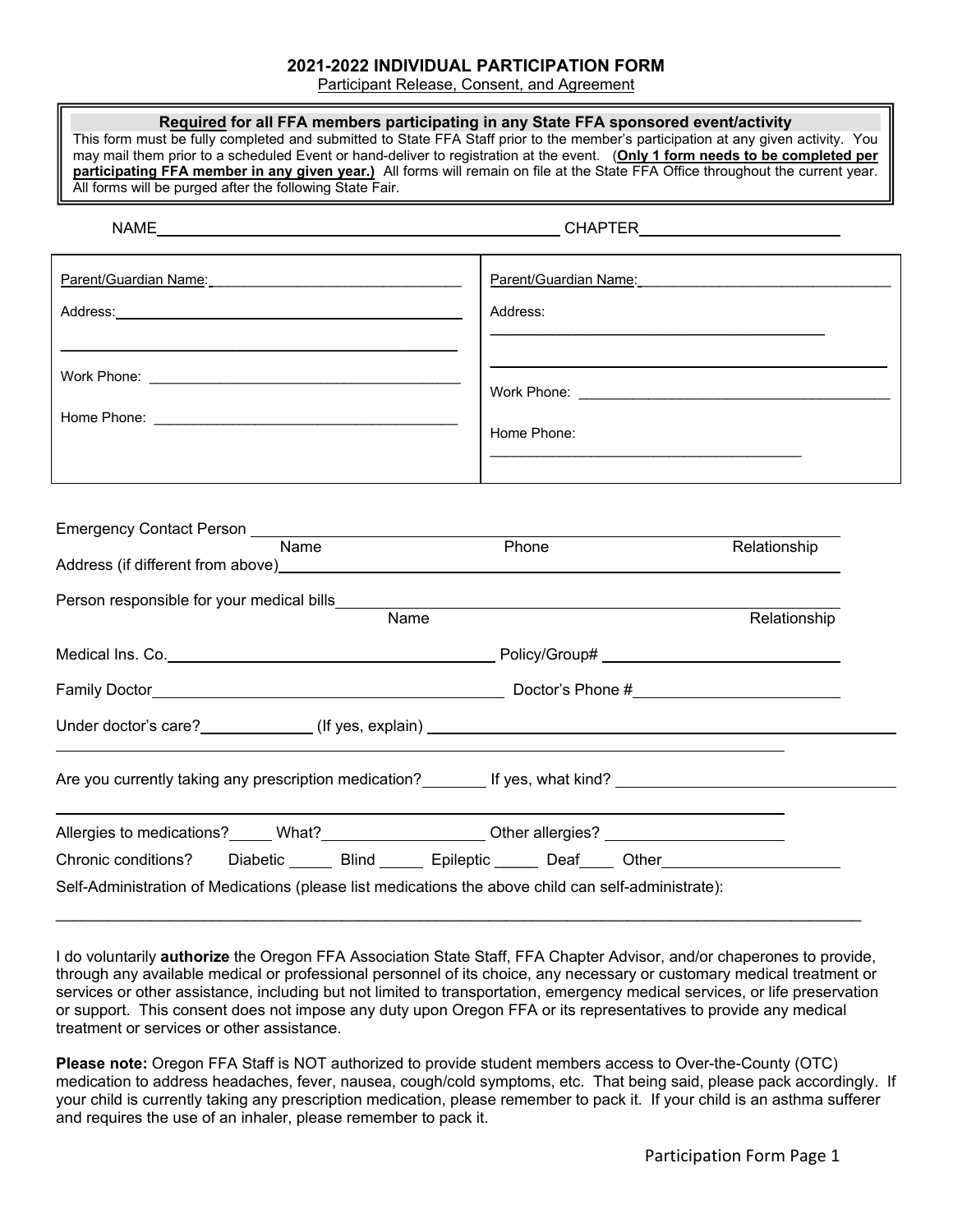If your child has a severe allergy (food or bee sting related) that could require the use of an auto-injectable epinephrine device (Epi-Pen), please remember to pack it. All medication to be carried and self-administered by the student must be in the original container, labeled with the student's name, name of the medication, dosage, mode of administration, and the name of the health care provider.

I certify that I am the parent/legal guardian of the above-named student member. I authorize my child to carry and selfadminister medication as specified above. I shall hold harmless and indemnify the Oregon FFA Staff, officers, agents, and chaperones against any and all claims, judgements or liabilities arising out of the self-administration of medication as described.

Parent/Guardian Signature: Date

**Participation in Events:** The Oregon FFA Association ("Oregon FFA") is a not for profit organization whose mission is to make a positive difference in the lives of young people by developing their potential for premier leadership, personal growth, and career success through agricultural education. Oregon FFA invites participation of individuals in support of its work. As a part of fulfilling its mission, the Oregon FFA sponsors, hosts and offers events, programs and activities (collectively "Event or Events") by itself and in conjunction with other organizations. Participation in Events is a privilege and a personal choice.

Individuals who choose to participate in Oregon FFA Events (referred to in this document as "Participant") are expected to demonstrate role model behaviors and personal conduct described below to clearly support the mission and values of the Oregon FFA. Any FFA Member Participant, who chooses to participate in an Oregon FFA Event must have this Release of Lability, Waiver, and Indemnity signed by an authorized parent or legal guardian.

**Behavior & Conduct Requirements:** Participants in an Oregon FFA Event must conduct themselves in an ethical and moral manner at all times consistent with the FFA Code of Ethics, as stated in the Official FFA Manual, and any oral or written, guidelines, or instruction for each specific Event. Participants are expected to take every precaution necessary to ensure his/her own safety while participating in any Event. Participants are prohibited from involvement in any unsafe, irresponsible, and/or illegal conduct. Participants are strictly prohibited from consuming any alcoholic beverages or using any illegal drugs or tobacco while participating in any Event or on the premises of any Event.

**Personal Conduct Agreement:** While participating in the Event, managed by the Oregon FFA Association, we have established certain behavioral expectations that must be observed by all participants to maintain good standing with FFA and the participation at Events. You must abide by all rules and regulations established by FFA for participation in the Event.

- 1. As a representative of over 12,000 FFA members, I will dress appropriately during the Event
- 2. I promise my attitude, conduct, and appearance will be such to reflect credit on my FFA chapter and the State Association.
- 3. I promise to abide by the National FFA Code of Ethics and the FFA Dress Code.
- 4. I will not possess or use drugs, alcohol or tobacco at any time during the Event. I understand if I violate this rule, I will be sent home immediately at my own expense and my parent (s)/guardian (s) will be notified.

Oregon FFA reserves the right to immediately terminate anyone from the Event who is found to have violated these behavioral expectations. In exchange for my being allowed to participate in an Event organized by FFA, I, and, my parent (s) or legal guardians (s) (individually and collectively referred to below in the first person singular) agree to be bound by the behavioral expectations set forth above and each of the following:

- I agree to participate in the Event according to the expectations set forth in this Personal Conduct Agreement and other applicable FFA publications.
- I understand that FFA reserves the right and I agree that FFA has the right to immediately terminate my participation in the Event at the sole discretion of FFA through its representatives, if I (a) engage in behavior that is unsafe, irresponsible, illegal or otherwise contrary to FFA policy as expressed above or (b) possess, consume, drugs, alcohol, or tobacco.
- I further understand and agree that if my participation in the Event is terminated pursuant to the preceding paragraph, (a I will be solely responsible for all costs associated with my early termination, including my travel expenses, and (b) I will not be entitled to any refund money I have paid to FFA for my participation in the Event.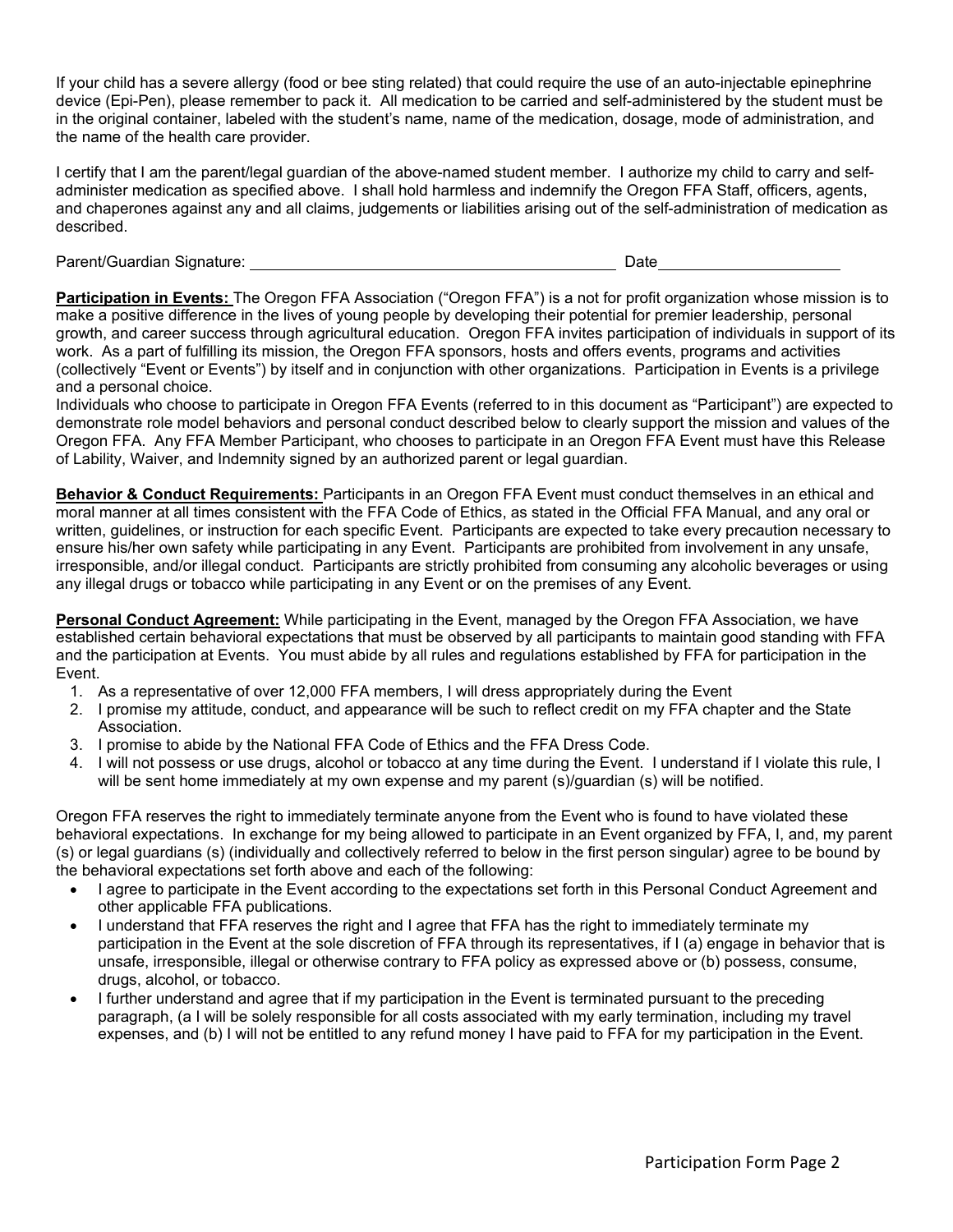**Scope of Release, Waiver, & Indemnity:** This release, waiver, and indemnity governs and shall apply to any and all Oregon FFA Events within twelve (12) months from September to August following the date of execution of this document. The Release, Waiver, and Indemnity is in favor of, and shall insure to benefit the Oregon FFA and each of its directors, officers, employees, (paid or volunteer) representatives, agents, insurers, successors, assigns and any and all other persons or entities on the Oregon FFA's behalf who may be liable (collectively "Representatives") and shall be binding upon the Participant's parents or legal guardian, heirs, personal representatives, agents, and assigns and any other person claiming by, through, or on behalf of the Participant.

**Voluntary Participation:** The Participant understands and confirms that his/her participation in any Oregon FFA Event is completely voluntary and that the participant is not mandated by Oregon FFA to participate in any Event.

**Health and Safety Measures:** The Oregon FFA will continue to monitor the state and local health and safety measures required to host Events. All attendees of Events will be required to follow all health and safety Event Protocols. Failure to follow these protocols, which will be sent to you prior to the Event, may result in removal from the Event at the expense of the participant.

**Acknowledgement and Assumption of Risks:** By attending the Event, you voluntarily assume all risks, hazards and dangers arising from or relating in any way to the event, including, without limitation, the risk of contracting a communicable disease or illness (including exposure to a bacteria, virus, or other pathogen capable of causing a communicable disease or illness), and the risk of lost, stolen or damaged property or personal injury of any kind (including death), whether occurring before, during, or after the Event, however caused, and hereby waives all claims and potential claims relating to such risks, hazards and dangers. You acknowledge an inherent risk of exposure to COVID-19 exists in any public place where people are present, including those with or without masks and additional personal protective equipment ("PPE") or improperly using masks or PPE. COVID-19 is an extremely contagious virus that can lead to severe illness and death. By attending the Event, you voluntarily assume all risks related to exposure to COVID-19, including but not limited to exposure to carriers of the virus who do not have symptoms of COVID-19 and/or holder transmitting the COVID-19 virus to others during or after the event.

The Participant understands and acknowledges that Oregon FFA adult leaders and representatives may not be present during all portions of the Event. The Participant further understands and acknowledges and his/her participation in the Event may involve known or unknown risks of injury or loss due to such things as slips, trips, falls, or other accidental or intentional acts arising from the nature of the Event, the condition of the premises, weather or other force of nature, conduct of other individuals or animals, or other expected or unexpected conditions or acts. The risk of injury or loss could be minor, but could also be severe, resulting in prolonged medical treatment, permanent disability, or even death. The Participant assumes all risks, known and unknown, foreseeable and unforeseeable, in any way connected with participant in any Oregon FFA Event.

**Release of Liability, Waiver & Indemnity:** Participant RELEASES, DISCHARGES, INDEMNIFIES AND HOLDS Oregon FFA and its Representatives and external site locations where Events are held from any kind and all liability, claims, losses, suits, damages and demands of any kind or nature, including without limitation, costs, reasonable attorney's and expert's fees, any other expenses of any kind that may be claimed, due, incurred, or paid in connection with or arising out of any property damage, bodily or personal injury, death or other loss, injury or damage that were suffered by or associated with Participant in any way connected with any Oregon FFA Event or location of any Oregon FFA Event, or transportation to or from any Oregon FFA Event, and whether caused by the negligent, gross negligent or intentional acts of any person or entity, including but not limited to Oregon FFA's own negligence.

**Publication, Promotional Release and Use of Images and Materials:** Participant understands and acknowledges that, in conjunction with his/her participation in any Oregon FFA Event, Participant's still, digital or video images ("Images") may be taken, captured, recorded, stored, or preserved in photographs, video's, libraries and databases on FFA servers, mobile devices, the cloud or other media. Participant also may be producing original content in the form of oral or written expression ("Materials") for use in an Oregon FFA Event. Participant certifies that any such Materials submitted will be the result of Participant's own effort and ability and that any direct quotes or phrases, specific dates, figures or other nonoriginal materials, must be marked in "quotes" in manuscripts and identified in a bibliography at the end of the manuscript. Failure to do so represents plagiarism and will automatically disqualify a contestant. Participant expressly authorizes Oregon FFA and grants to Oregon FFA an irrevocable license to the unrestricted use of Participant's Images and materials, and to use Participant's name in conjunction with any such Images and Materials at any time, including but not limited to, the use of such Images and Materials in any promotional publication, photograph, video, film, audio-recording, website, social media, or other media associated with Oregon FFA, all without any fee or remuneration, notification, acknowledgement, or additional consent. Oregon FFA shall maintain all ownership rights in and to the Images and Materials.